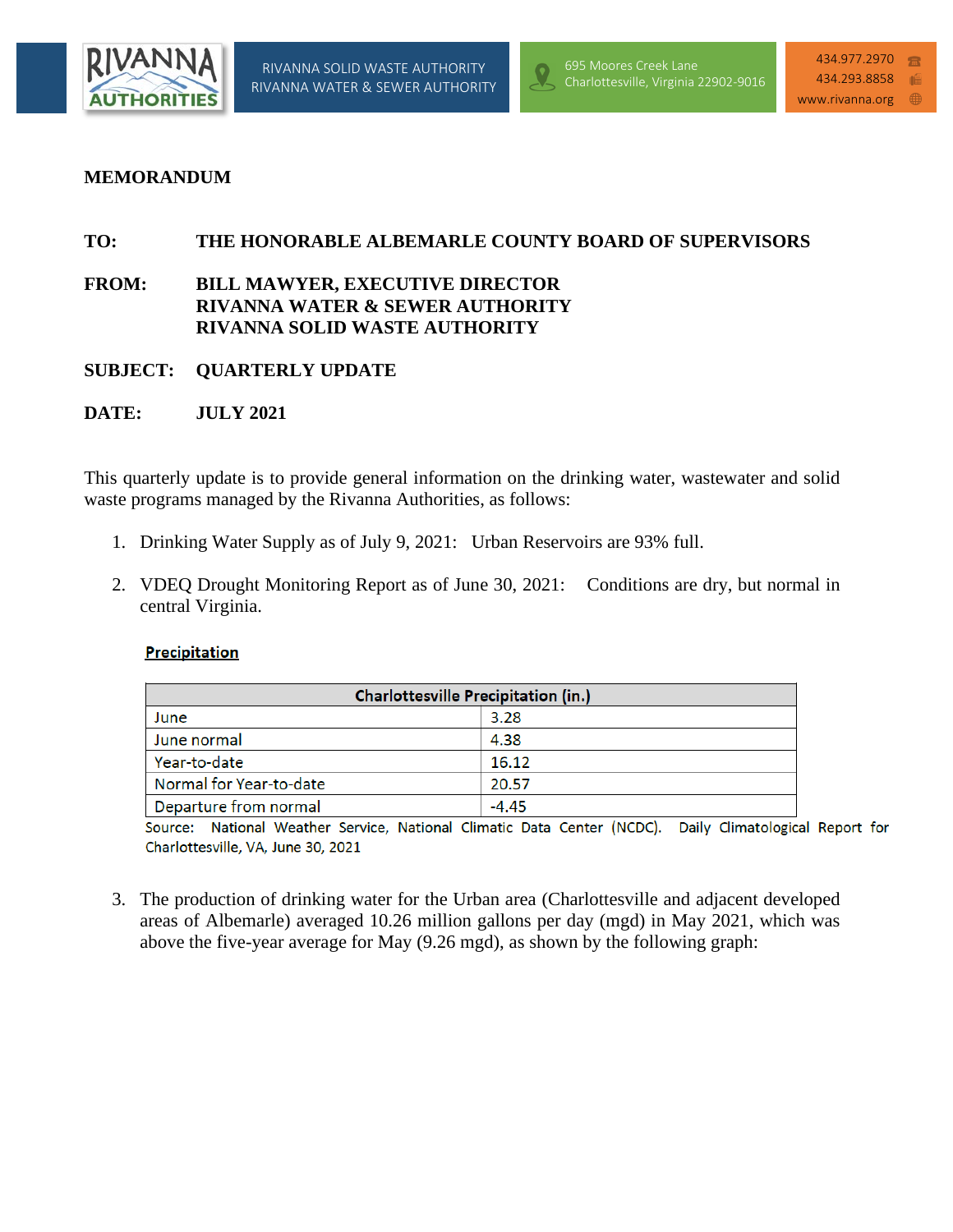

4. Urban wastewater flow for May 2021 (9.51 mgd), including flows from Crozet, was below the five-year average for May (11.19 mgd), as shown by the following graph:



- 5. A general overview of significant current and upcoming Capital Improvement Projects is provided below. Costs for these projects are typically shared between the City (48%) and the Albemarle County Service Authority (52%).
	- A. Water Treatment Plant Renovations

Scope: Replace equipment which has reached end-of-service life at the South Rivanna and Observatory Water Treatment Plants. Increase water treatment capacity from 7.7 to 10 million gallons per day at the Observatory Water Treatment Plant. Completion: 2020 – 2023 Cost: \$43 million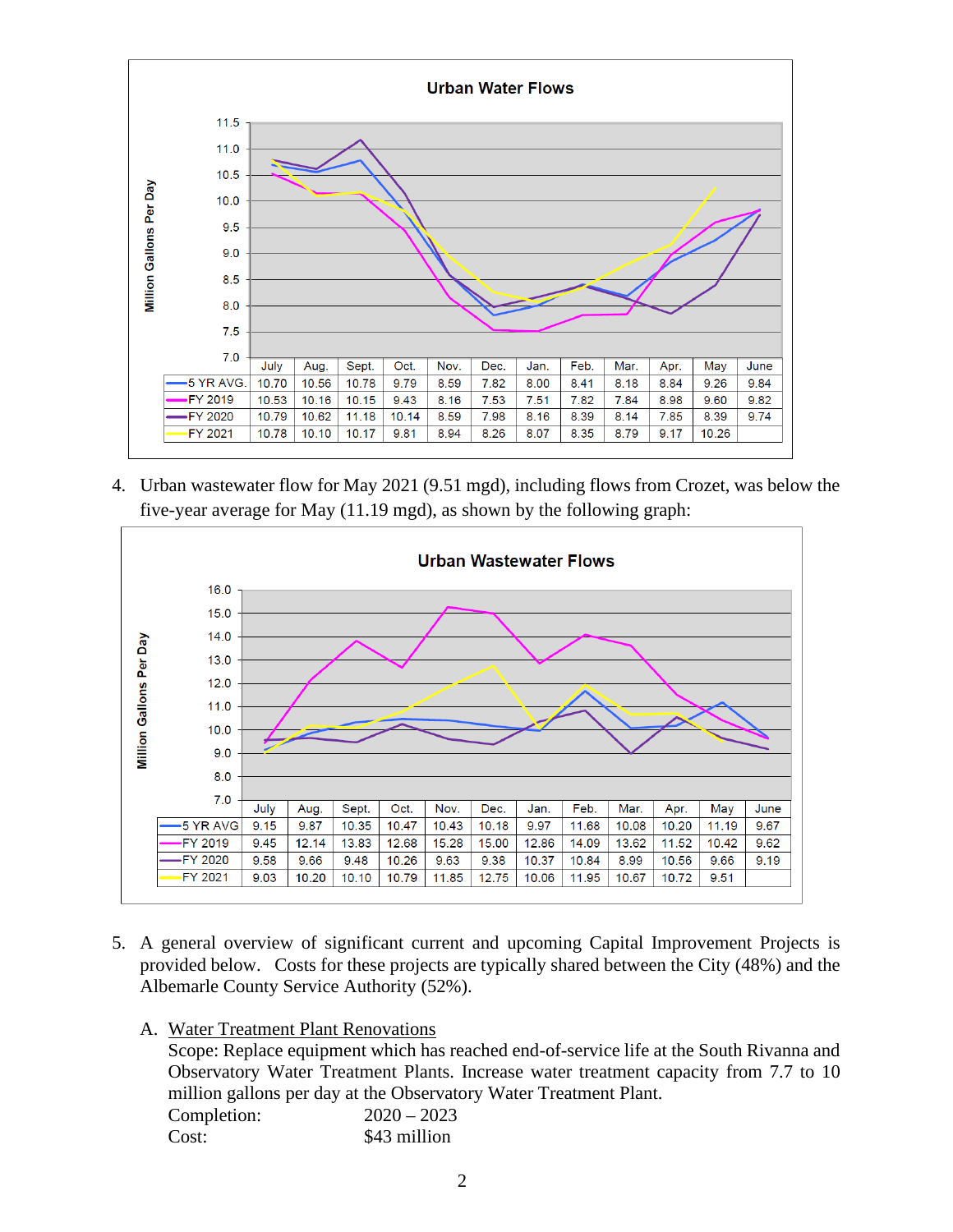B. Crozet Flow Equalization Tank

Scope: Provide a one-million-gallon wastewater tank to store wet weather infiltration of the sewer system. Wastewater from Crozet is piped and pumped to the Moores Creek Treatment Plant.

| Completion: | October 2020 – November 2022 |
|-------------|------------------------------|
| Cost:       | \$5.4 million                |

C. Exterior Lighting Replacement, Moores Creek Wastewater Treatment Facility Replace exterior lighting fixtures and poles on the 80-acre facility to improve safety and compliance with Albemarle County lighting requirements. Completion: April 2021 – February 2022 Cost:  $\qquad \qquad$  \$0.6 million

- D. Electrical System Replacement, Moores Creek Wastewater Treatment Facility Scope: Replace major electrical cabling, transformers and motor control centers installed around 1980 and currently at the end of their service lives. Completion: March 2022 – June 2024 Cost: \$5 million
- E. Raw Water Pipe and Pump Station Replacement, Ragged Mountain Reservoir to Observatory Water Treatment Plant Scope: Replace two untreated water pipes which have been in service for more than 70

and 110 years, respectively. Replace two water pump stations which have exceeded their service lives or will require significant upgrades to adequately support the treatment capacity of the upgraded Observatory Water Treatment Plant.

Completion: 2023 - 2027 Cost: \$25 million

- F. Airport Road Water Pumping Station and Piping Scope: Provide a drinking water pumping station and piping to improve the reliability of the Urban Water System. Completion: January 2022 – June 2023 Cost: \$7.6 million
- G. Beaver Creek Dam Spillway, Pump Station and Piping Modifications

Scope: Provide modifications to the dam to control the flow of water across the spillway during major storm events, as required by Virginia Dam Safety Regulations. Replace the existing untreated water pumping station and piping to the Crozet Water Treatment Plant. Construction of a temporary road to bypass the dam construction remains under consideration.

| Completion: | $2024 - 2026$                                          |  |  |  |  |
|-------------|--------------------------------------------------------|--|--|--|--|
| Cost:       | \$27 million: 100% ACSA; Federal funding (65%) will be |  |  |  |  |
|             | requested                                              |  |  |  |  |

# H. Urban Area "Central" Water Pipe

Scope: Water piping improvements to increase capacity and maintain pressure in the Urban drinking water system. This five-mile long piping project will extend from the Stadium Road area to the Long / High Street bridge. Completion: 2023 - 2027  $Cost:$  \$25 M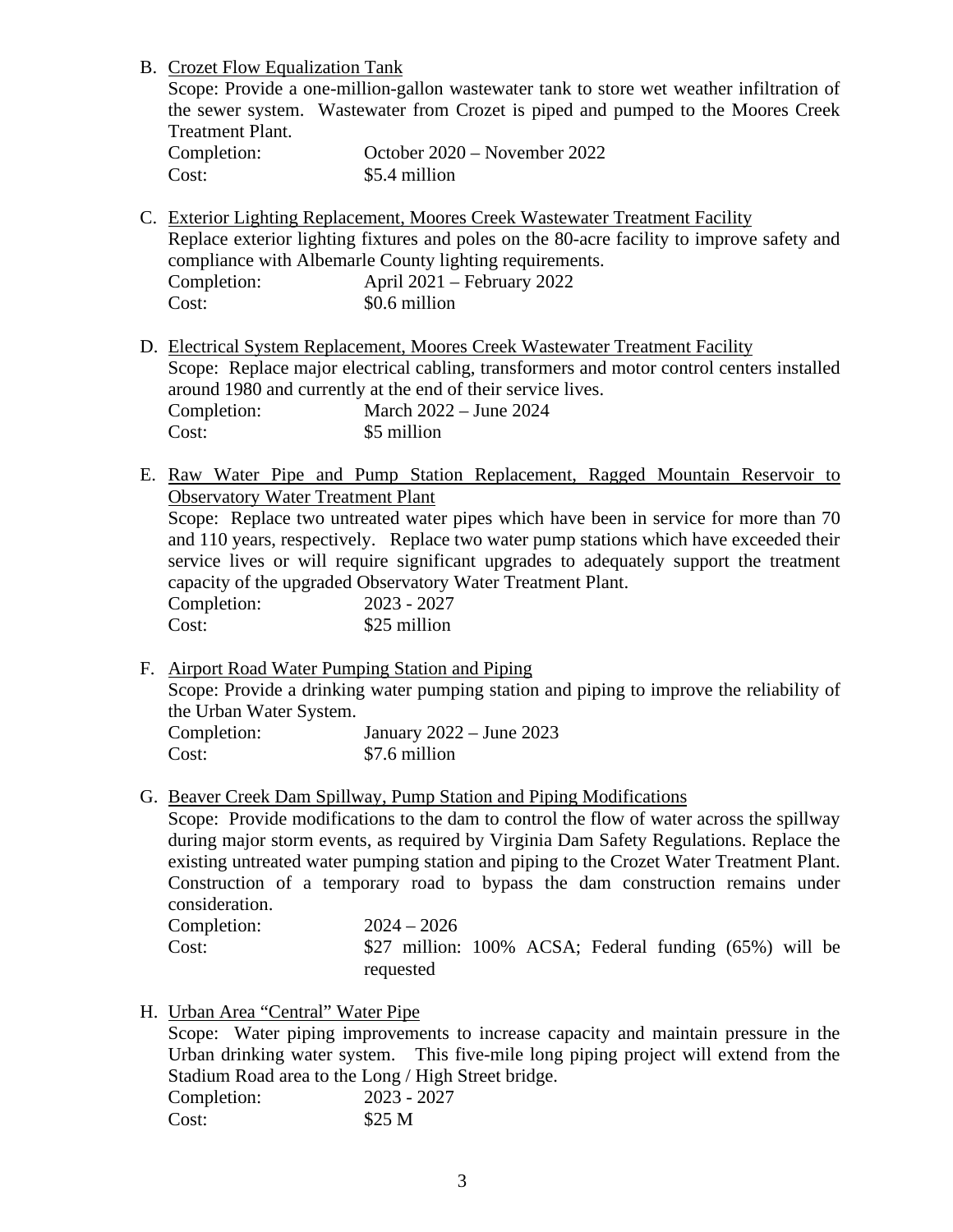I. Upper Schenks Branch Wastewater Piping Replacement Scope: Replace sewer piping installed in the mid 1950's in conjunction with the City's sewer upgrade program to increase system capacity. The new underground piping will be located along McIntire Road between the McIntire Recycling Center and Preston Avenue. Completion: TBD Cost: \$4 million: 100% City

- J. South Rivanna to Ragged Mountain Reservoir Pipe Scope: Acquire easements and construct a pipe to transfer untreated water between the South Rivanna and Ragged Mountain reservoirs, as required by the Community Water Supply plan completed in 2012. Completion: 2027 - 2033 Cost: \$80 million: 80% ACSA / 20% City
- 6. The recycling program at the McIntire Recycling Center and the Paper Sort processing facility continues to be a very popular service for our community. Tonnage from mixed paper, cardboard (including pizza boxes), glass, plastics, metals, compostable food waste and cooking oil continues to increase, as shown below:



7. By increasing the number of days/week the Transfer Station is open, and by lowering the disposal fee from \$66/ton to \$52/ton, average day refuse volume at the Ivy Transfer Station has increased from 94.12 tons per day in June 2019 to 154.96 tons per day in June 2021, as shown below: